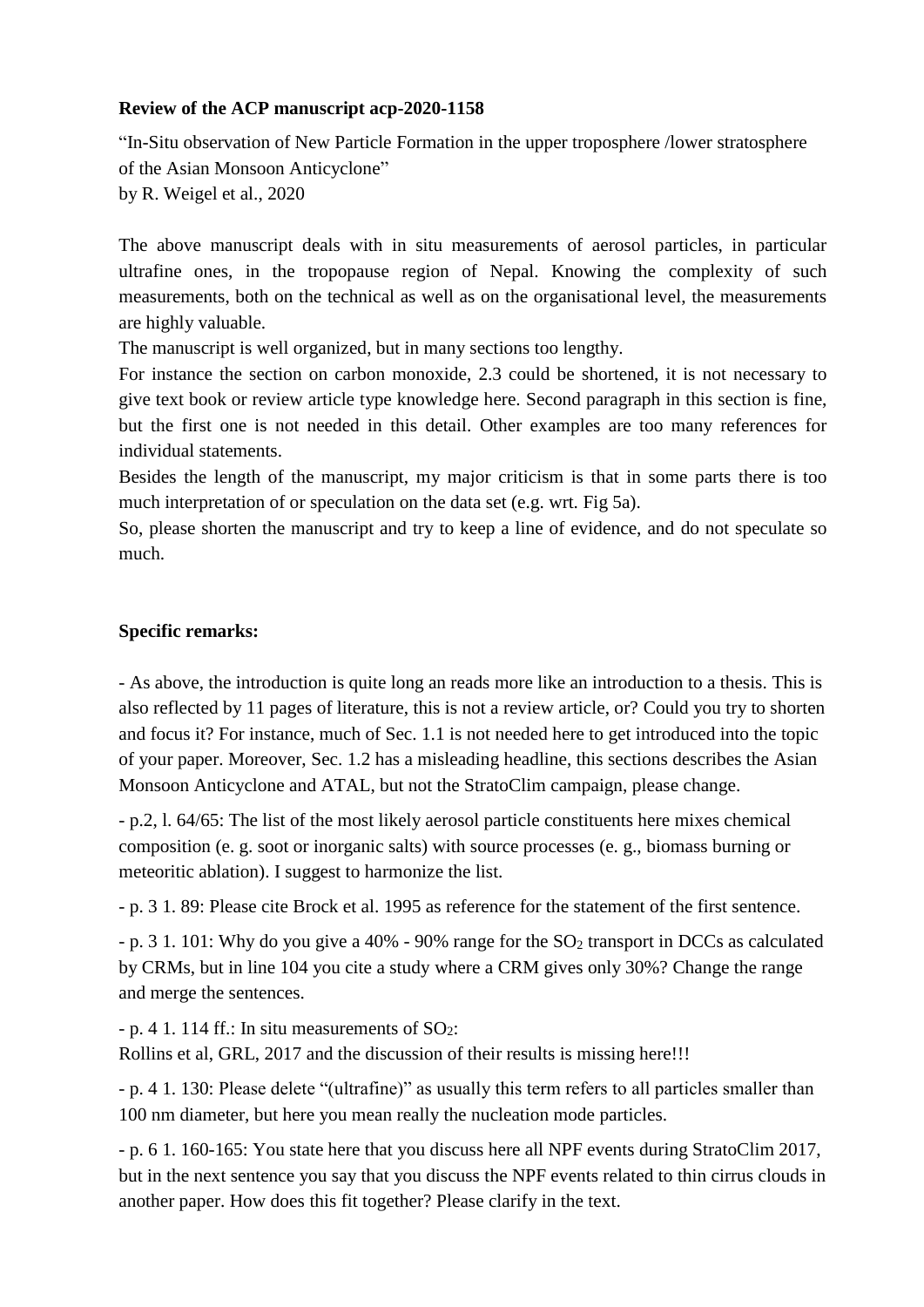- p. 9 1. 259: The "denuder" device, is it really a denuder? It is a vaporizer, as called in line 273. But the vaporized gases are not removed from the sampling air, right? How much of the vaporized gas re-condenses later on the non-volatile particle cores, not changing the number, but the size?

- p. 9 1. 272: The picture of the stratospheric aerosol changed in recent years. A significant fraction of organic material is found up to altitude of 8 km above the tropopause. How does this influence your interpretation of the measurements downstream the vaporizer? Could it be that a larger fraction of the non-volatile material is of highly oxidised organic nature? This question is more relevant for the results section.

- p. 10 1. 298: If you state in line 302 that you took the 15% uncertainty of the COPAS instruments into account to receive the criterion in equation (1), should the equation then not look like  $0.85 \times N6 - 1.15 \times N15 > 0$ ? Where do the 0.8 and the 1.2 emerge from?

- p. 11 1. 329 ff.: The discussion on the different NPF event terminology is confusing, please simplify.

- p. 15 1. 447 ff.: Not sure what is meant with "this case study" please specify more precisely, do you mean a coagulation simulation later on?

- p. 16 1. 470 ff.: What are the implications of the "However, .." sentence for you simulation? Did you exclude such conditions from your simulations?

- p. 16 1. 473: What is meant with "sample" here?

Can you please provide a time resolution, e.g. every minute or so?

- p. 17 1. 485: The "However, sentence …". In this paragraph you emphasize the value of the new ERA data, but in the last sentence you raise doubts. Why?

- p. 17 1. 505/506: I do not understand the approach of including the trajectory uncertainty. I would assume that you use neighbouring trajectories as well and calculate an average over all these trajectories. And actually, does it really make sense to have trajectories every 154 m?

- p. 18 1. 515: The use of another back-trajectory model is, in the first instance, astonishing.

Why do you calculate one back-trajectory with ClaMS every second, when you get 1000 using the other model?

- p. 18 1. 528-530: There are previous publications who have used this approach, e.g. Weigelt et al., 2009, JGR. Why do you cite these two?

- p. 19 1. 548: What do you mean with "certain" distance?

- p. 19 1. 553: The conclusion of the "Hence, …" sentence is not clear to me. How did get to it? Based on 2 Weeks of measurement only. Is this valid?

- p. 20 1. 567: I´m not sure about section 4.1. Why is it needed in this manuscript (I don´t think so)? In particular as you do the comparison with previous campaigns in Fig 3a again.

- p. 20 1. 572: How was this merging accomplished, i.e. how did you account for the different lower threshold diameters? Please give a statement on that in the text.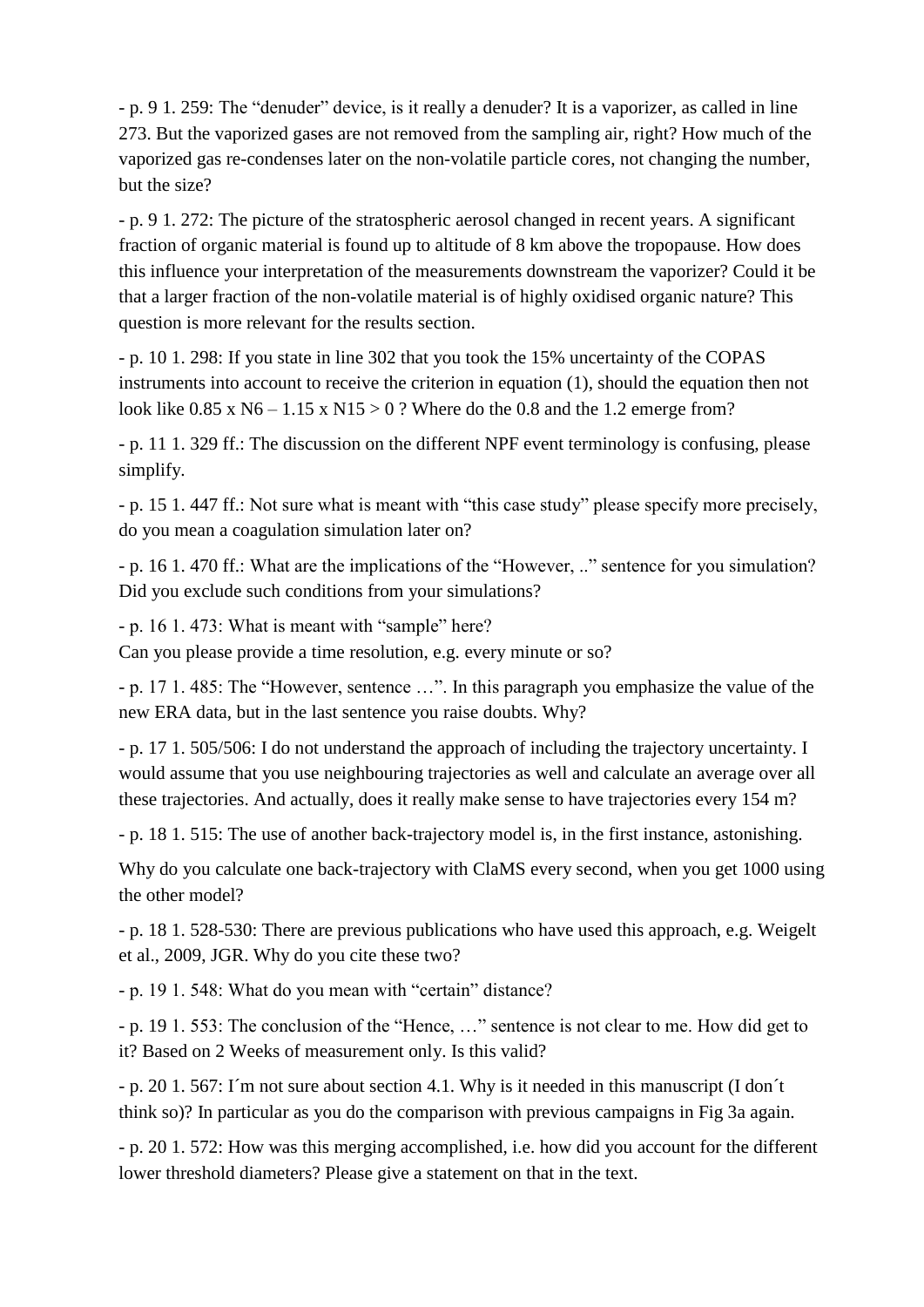- p. 21 1. 619: Please delete "which may also be a result of recent NPF", this is speculation here, at this point you describe the scatter plot shape only.

- p. 21 1. 620: 3<sup>rd</sup> part of the vertical profile, is there really a difference between 400-415 K and above? If yes, please prove this by providing numbers, e.g. the variance in the different sections. By eye it does not look so different.

- p. 22 1. 644: Fig 3b: Why is  $N_{6-15}$  only provided in a smaller altitude range? Or do you show only data which fulfil your "event" criteria? This should be clarified in the text and the legend.

- p. 22 1. 650: Fig. 3c and d are a little bit misleading. In 3c you compare  $N_6$  with  $N_{10nv}$ , and in 3d  $N_{10}$  with  $N_{10n}$ . Hence the difference between the curves in 3c is much larger than indicated in 3d. This is of course correct, but misleading. Clarify this in the legend of Fig. 3d.

- p. 23 1. 657 - 672: This paragraph is a good example of too much text in the manuscript. It would be sufficient to describe a) the low fraction of N\_nv in the lowest part of the profile, b) the local minimum coinciding with the maximum in N6 and c) the nearly constant ratio above? This information could be provided in three sentences. In particular as you repeat this information in the following lines 675 to 690. Please shorten the paragraph.

- p. 24 1. 711 - 728: This paragraph and Fig 4 is very descriptive. What do we learn from this exercise? Could short NPF events be caused by other aircraft? Any indication of NPF event duration is shorter at lower altitudes (higher probability to encounter aircraft)? And long events by DCC outflow?

- p. 25 1. 739 ff.: This paragraph tries to interpret Fig. 5a, but, honestly, I believe you have a statistical problem, too small number of flights and hence too small number of different measurement conditions. Hence it is not worth analysing the plot in that detail. Other studies, with better statistics, have shown for the same region that there is a diurnal cycle in NPF, albeit at slightly lower altitudes (Hermann et al., 2003, Fig. 9)

- p. 26 1. 773: Sorry, I did not get it, why are the short NPF events excluded from further analysis?

- p. 27 1. 775: whole Sec. 4.4: again very descriptive. What do we learn from these distributions about the underlying mechanisms?

- p. 28 1. 824: The diffusive properties of a particle does not depend on the number concentration, only on individual particle and gas properties. What you mean is that coagulation losses depend on number concentration.

- p. 29 1. 852: Initial UFP number is just one parameter of the simulation. How is the sensitivity of your simulation to the ambient conditions, i.e. pressure and temperature? And what is the influence of dilution on your simulation? Thinking about NPF in the outflow region of DCCs I would assume that the UFP concentrations will be diluted and hence the lifetime be extended.

- p. 30 1. 878: Sec. 5.1: section is too lengthy, please shorten.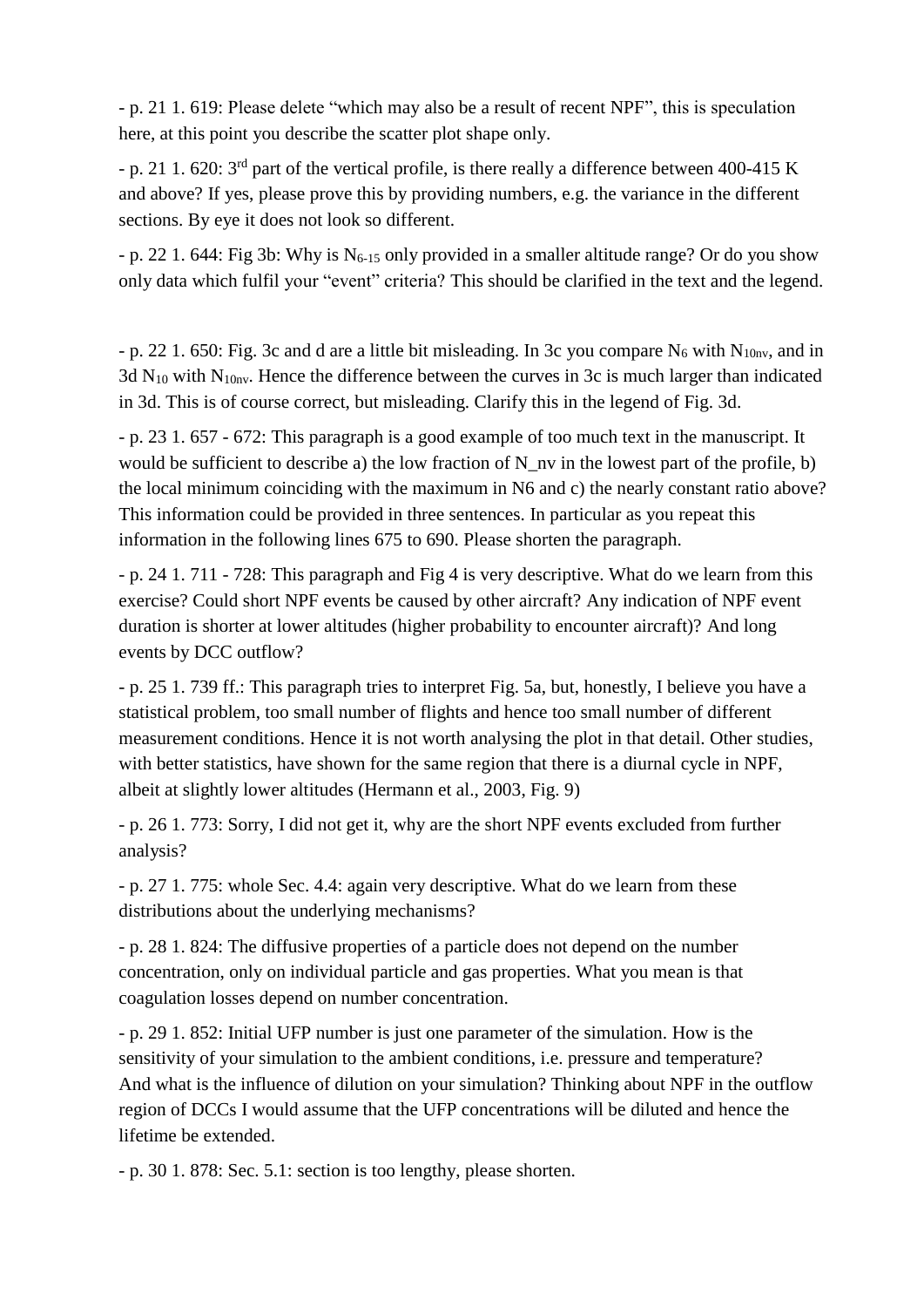- p. 35 1. 1022: Fig. 11 is nice to see, but again to not put in too much of interpretation on what you see. The figure shows nicely what is known from other studies namely that the main outflow region of DCCs is well below the tropical tropopause (i.e. at  $350 - 370$  K) and that above the air still ascents but with much lower vertical speed. Moreover clouds play a dominant role as above 380 K (i.e. "no" clouds) NPF is quite limited. That´s it. Do not make a too detailed description.

- p. 36 1. 1066 ff.: The role of different particle materials in NPF, this paragraph is a gain speculative. Either you provide more evidence from the ERICA measurements here, or you should delete this paragraph. The focus are gravity wave here and not the precursor gases. Anyhow, what would be missing again is the potential role of organics in the nucleation process as well as in the initial growth process. There are several publications on this, e.g. from measurements at CERN.

- p. 39 1. 1149: Similar to the authors, I believe that gravity waves play a role for the UT/LS aerosol. But unfortunately, the discussion about Fig. 13 is again pure speculation. Taking temperature fluctuations of  $+/- 1$  K as indication for GWs, based on measurements that have +/- 2 K uncertainty is not valid. This is measurement noise. Please provide evidence that your data really show GWs, e.g. by providing the variance of the temperature measurements in this period compared to measurements in the same region and at similar altitude. Only if the variance for that period would be higher your discussion would be based on evidence.

- p. 40 1. 1173: The "Summary and Conclusions" section is in in some parts too speculative, please focus on your results and your line of evidence.

## **Figures:**

Fig. 1 b): It would be valuable to indicate with a three colour code for the flight tracks which sections of the flight were clearly in the troposphere, which ones in the tropopause region and which ones above the local tropopause. This might already partly explain the observed UFP pattern.

Fig 2: a) and b): The legends are missing, i.e. "N4/N6". Colour code legend as well. Please indicate the break level between the two data set by a line.

Is the concentration given at ambient conditions (as indicated) or at STP conditions? Why is there no tropopause region bar for Fig 2 d)

Fig. 3: d): please add "nv" to "fraction" in the legend, otherwise the reader would have to guess which fraction is meant. Same in the text on p. 23, l. 655.

Fig. 9: I have problems with the representation in Fig 9. The plots contain so many data points that they overlap! This could, in practice depending on the used plot program, mean that for instance the blue area in Fig. 9 c represents 10% of the data in that region and the other 90% of the data in the same region could be yellow or red and be hidden below the blue ones. This could also be the reason why "no systematic structure is visible", it might be hidden.